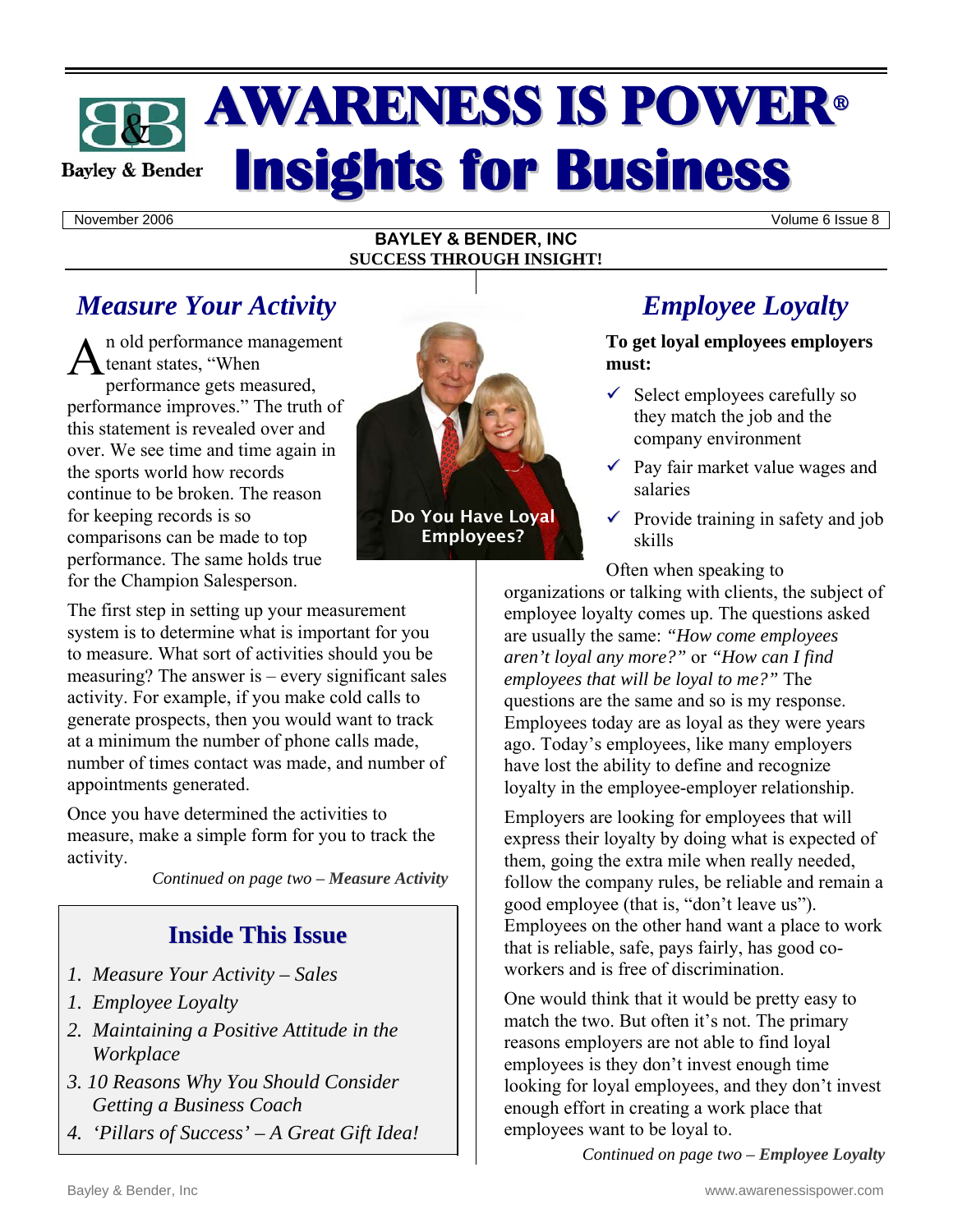#### *Continued from page one – Measure Activity*

You can use an electronic spreadsheet or simply make tic marks manually. Don't get hung up on what type of method to use, just use a method that works for you. Keep it simple and easy to use.

After you have determined the activities you are going to measure, then you can assign a point value to each activity. Next, determine the number of points you want to achieve each day. Measure your performance daily and weekly to your goal.

Remember the purpose of keeping the measurement is to improve performance. Reviewing your activity can help you



analyze if you are doing the right activities and if you are getting the right results. If you are not doing the right activities to be successful, you can analyze your time management, attitude, etc. If you are doing the activities but not getting the results, you can analyze your methods, seek training, etc.

Therefore, the Champion Salesperson measures performance and analyzes the results. The Champion Salesperson **always** wants to improve performance.

─ Submitted by Andre Boykin of CAPITAL iDEA. CAPITAL iDEA. Adapted with permission. All rights reserved worldwide.

#### *Continued from page one – Employee Loyalty*

Employers often fail to recognize that the employee loyalty of the past did not walk in the door with the employee as a part of the recruitment process. It was developed over time, as a part of the employment process. Loyalty, after all is a relationship. It is very similar to love. When we give love we expect love in return  $-$  so too with the relationship of loyalty.

The first and most important step in any relationship is finding the right person – a match. That person must be able to do or learn how to do the job, and they must be able to fit into the culture of the company.

*Continued on next column –* 

Finding the right person for the job means clearly defining the requirements of the job and matching it to a person that has the required skills and work habits. Finding a loyal employee is finding a mate for your work place.

After hiring the right person for the job, the relationship must be nurtured. Clearly define expectations. Pay employees the market value of their skills. Be a fair, consistent employer - not fairly consistent, but consistently fair. Continuously train employees to work safely and efficiently. Teach them that you cannot give them lifetime employment, but their increased skills will provide them lifetime employability should they need to transfer their skills.

─ Reprint permission granted by Lonnie Harvey, Jr., SPHR. Jesclon Group. NC

## *Maintaining A Positive Attitude In The Workplace*

If you want to remain or become a positive force in the workplace, you need a strategy. Follow the suggestions below to get yourself on your way:

Ask three people you consider positive forces how they maintain their attitudes.

Survey your use of language, and change it when necessary. This includes inner talk and outer talk. Change your negative words and thoughts into positive ones.

Surround yourself with as many positive people as possible.

Appreciate yourself. Accept yourself for who you are, not who you ought to be.

Don't worry about something that has already happened. If there is a lesson to be learned, learn it and move on.

Accept that you are going to make mistakes.

For one entire day, commit yourself to using all of your energy to be positive.

Realize that how you feel about something is your choice.

Take charge of your life, and give yourself credit when you do.

─ Adapted from *The 6 Success Strategies for Winning at Life, Love & Business* by Wolf J. Rinke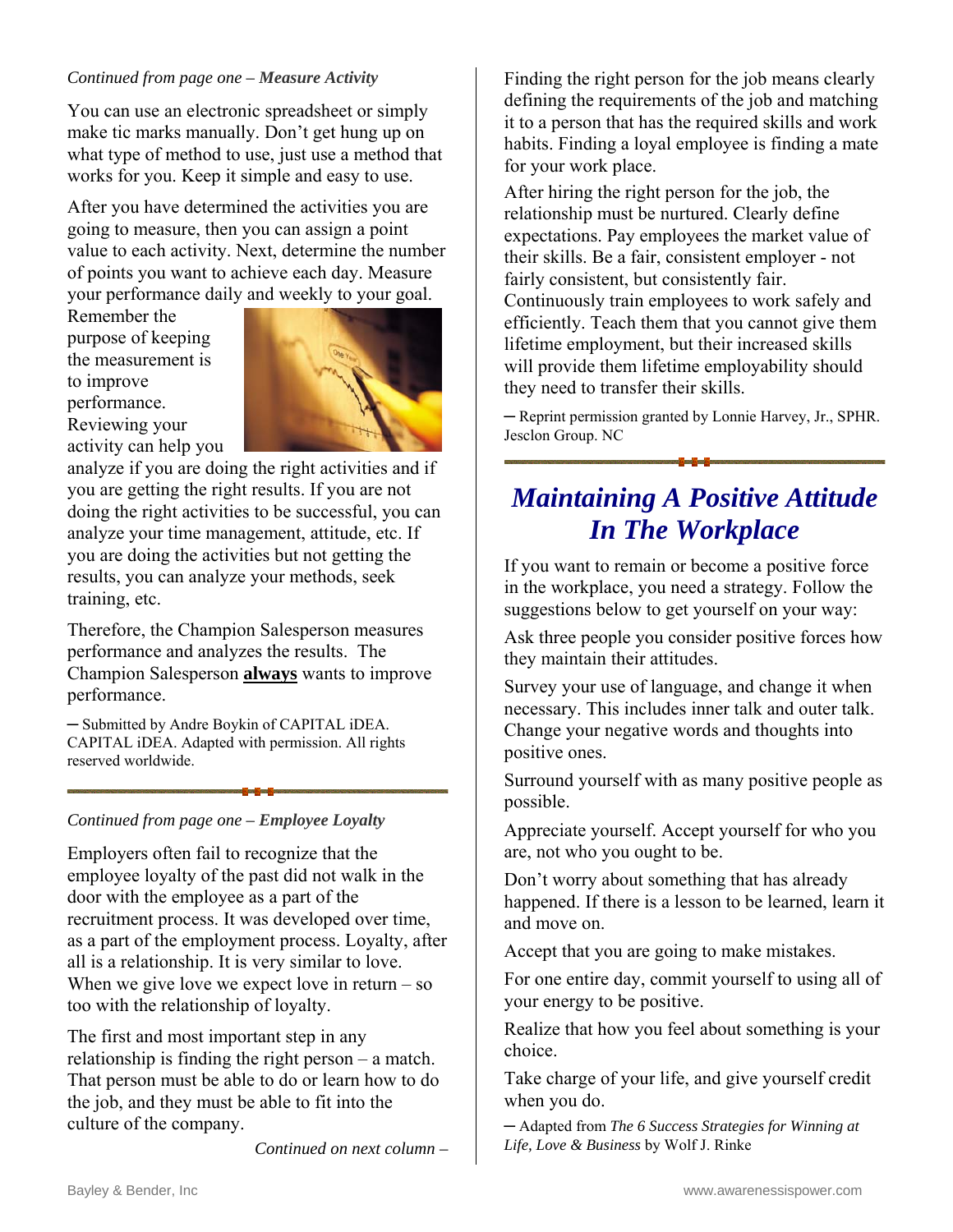## *10 Reasons Why You Should Consider Getting A Business Coach*

#### **1. Improve Results**

A business coach helps you find new ways to make improvements in your business and life. You define what you want to accomplish and the coach guides you to its achievement.

#### **2. Time**

The coach will help you discover ways to leverage your most limited asset which is time. As the saying goes "Time is money."

#### **3. New Perspective**

A business coach helps you evaluate options that are available to you in a very objective manner. Your coach is not vested in your business. The coach's job is only to help you attain new levels of success.

#### **4. Balance**

We all need balance in our lives and business endeavors. The business coach helps you establish the balance that you seek and desire.



Everything you do in the business world

is dependent on communication. The business coach can help you improve the way you deliver your message.

#### **6. Focus**

You must know where you are going if you ever expect to achieve a goal. A business coach helps you focus on those goals and actions that keep you focused on success.

#### **7. Alignment**

The business coach helps you find a way to align your activities for the attainment of your goals.

#### **8. Plan**

The coach helps you develop a specific plan that is clearly executable. Many executives have plans but a coach helps make sure that it is being used and updated.

#### **9. Confidence**

The business coach is a sounding board to explore new ideas and give you the confidence that they are worthwhile.

#### **10. Confidentiality**

The business coach is a confidant as well as a coach. You can tell your coach things that you might not share with others within your company. What is said to the coach stays with the coach.

─ Reprint permission granted by Hank Sullivan

*There will come a time when you believe everything is finished. That will be the beginning.* 

─ Louis L'Amour



#### **Communication**

Remembering these six words – clear, mean, honest, feel, direct and want – can help you communicate better.

- $\checkmark$  Be clear by saying exactly what you mean.
- $\checkmark$  Be honest by saying what you feel.
- $\checkmark$  And be direct by saying what you want.

#### **Projects at a Glance**

Color-code your calendar so you can tell at a glance the status of projects or assignments. **Examples:** Red ink for high-priority items that day; blue for anticipated project deadlines; green for following up other people's work; black for daily scheduled work.

**Don't miss next month's issue.** Subscribe now!

and the cold National Cold in the cold of the cold

#### **AWARENESS IS POWER®** *Insights for Business*

2024 Powder Mill Rd Silver Spring, MD 20903 Tel: 301-439-8317

E-mail: [aip@awarenessispower.com](mailto: aip@awarenessispower.com)

Visit Our Web Site at: <www.awarenessispower.com>

12 Issues For Only \$97

All articles, quotes, and material in this newsletter are copyrighted. ©2006 No part can be reproduced in any form without specific written consent from copyright holder(s). All rights reserved worldwide.

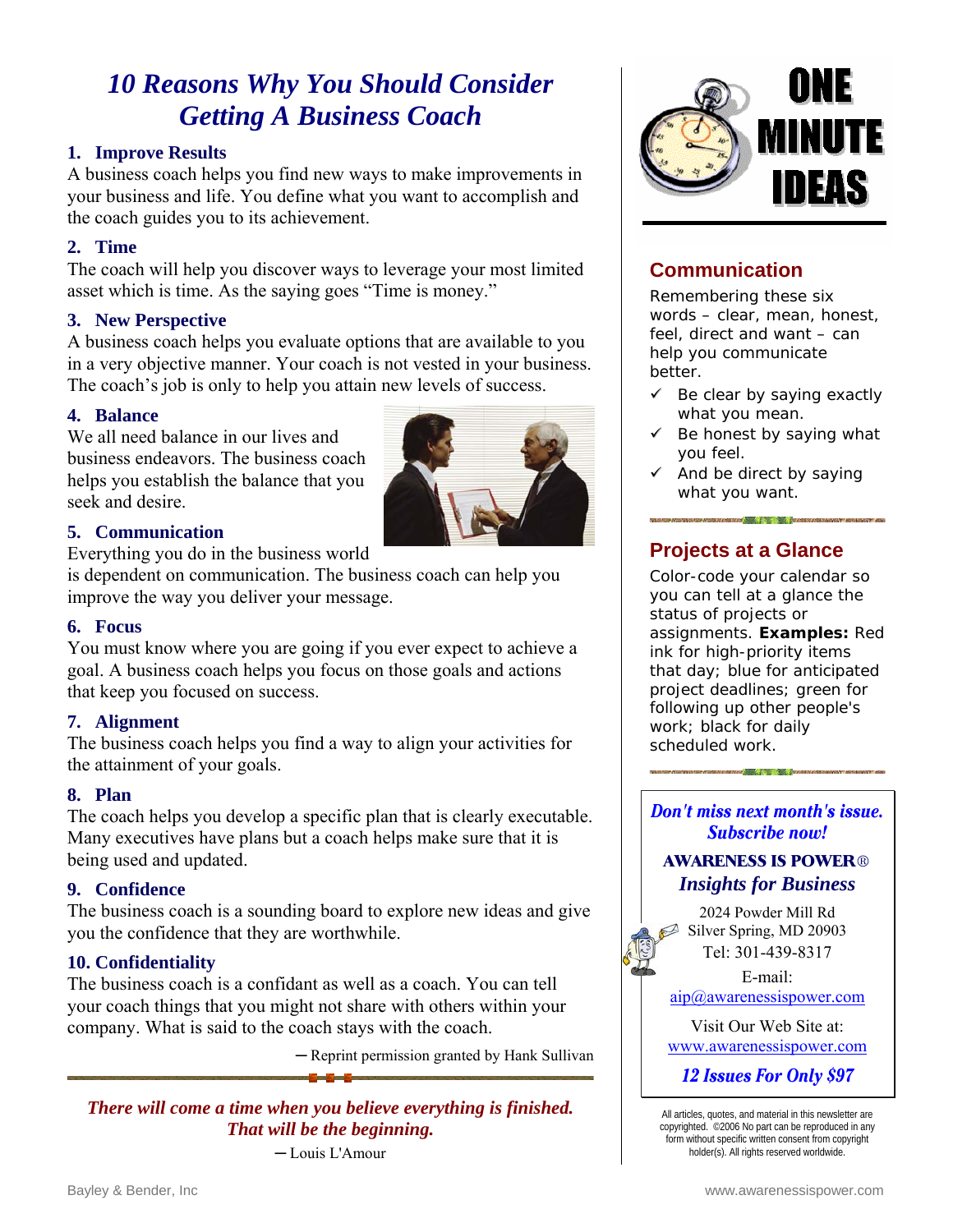## *Common Sense Rules For Interviewing*

It seems like everyone should know the common sense rules for interviewing, but according to the sad tales told by a lot of hiring professionals, common sense must be in pretty short supply these days.

- $\circ$  Go light on the perfume or cologne
- " Don't avoid eye contact
- " Don't slouch
- " Don't fidget
- " Don't speak too softly
- " Don't speak too loudly
- Don't give one-word answers
- " Don't be too self-critical
- " Don't be arrogant
- 
- " Don't be dishonest
	- " Take a shower or bath before you interview
	- " Wear clean clothes
	- Dress appropriately
	- " Don't trash your last employer

 $\circ$  Do thank the interviewer before you leave

─ Adapted from *ABC.com*



## **The [Awareness](http://www.awarenessispower.com/NEWAIPSeminars.html) Is Power® Dynamic Leadership Seminar**

**Develop Your Professional & Personal Goals** 

This three day course wll allow you to focus on every aspect of your professional and personal life, to build on your strengths and bring out the best in yourself and those around you. **The seminar offers the chance to raise your game and take the rest of the team with you!** The benefits are both personal and professional:

*and a plan to get you results!* 

• The SEVEN KEYS to professional and personal success • The daily Mental Laws to help you achieve your goals • • Setting your professional and personal goals in life • Visualise, implement and achieve your goals• Learn how to reduce stress in all areas of your life • Understand what success is and how to achieve it • Improve your timemanagement strategies • See and develop the strengths in yourself and others•

#### **January 12th – 14th, 2007**

*Call Pat today & reserve your seat for the Awareness Is Power Dynamic Leadership Seminar 301-439-8317* 

Seating is limited Click to download: BOOKING FORM

#### **NEW PRODUCTS**

*Pillars of Success.* Don't miss this book! It's a Great Holiday Gift for your team, family, friends, or co-workers. Call Janine to order – 301-439-8317 or use the order form on the next page!

#### **PILLARS OF SUCCESS**

It's no secret that success is something everyone wants. The process can be a mystery and *Pillars Of Success* is a book all about revealing success secrets of several of the most prosperous people in business today.

Contributing author Pat Bender has an **Awareness Is Power**® process. "The more aware you are," she says, "the more aware you'll become."

You will learn what Pat says are three important things leaders and successful people have in common.

CLICK ON THE IMAGE FOR MORE DETAILS OR USE THE ORDER FORM ON THE NEXT PAGE TO GET YOUR COPY TODAY!!